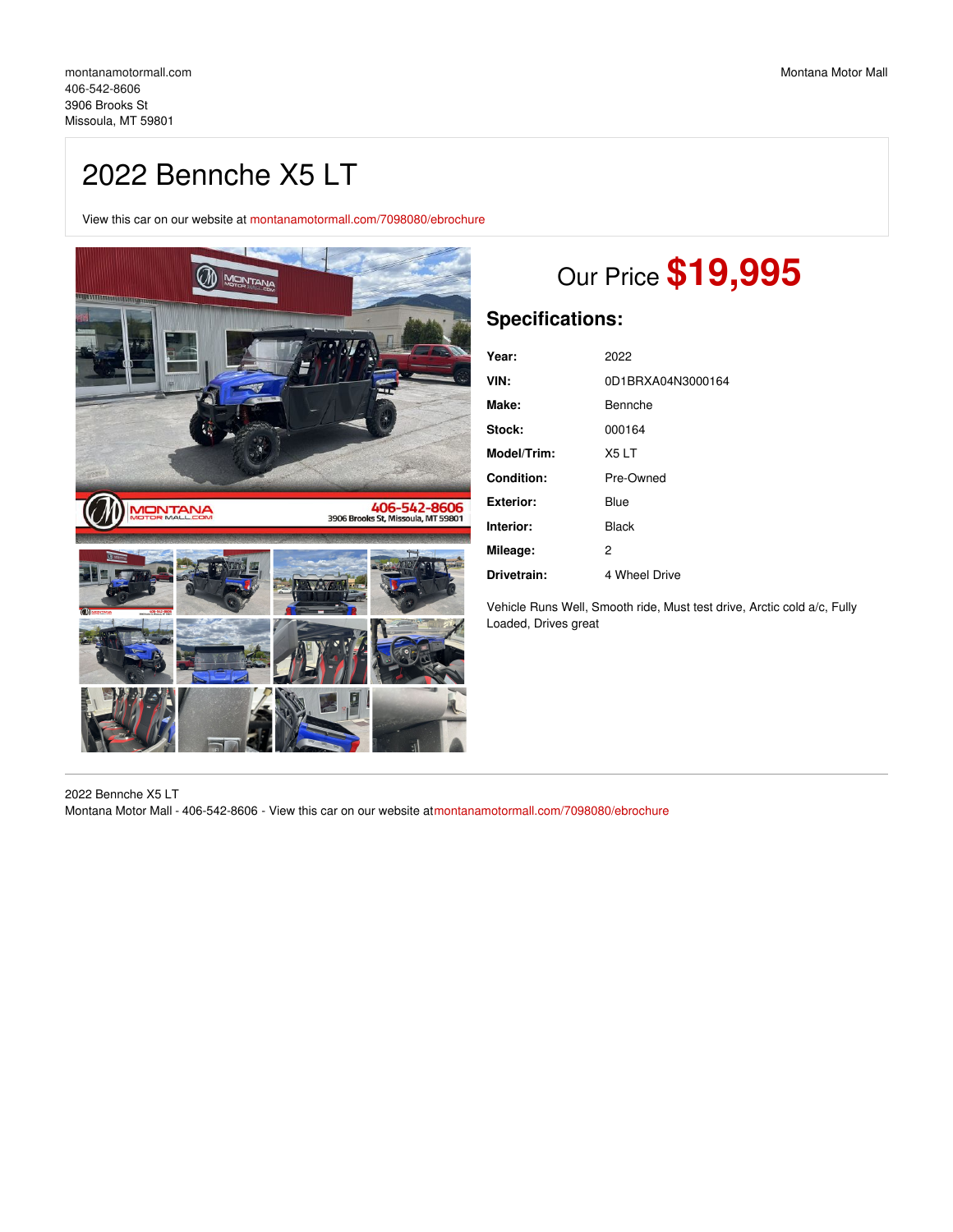

#### 2022 Bennche X5 LT Montana Motor Mall - 406-542-8606 - View this car on our website a[tmontanamotormall.com/7098080/ebrochure](https://montanamotormall.com/vehicle/7098080/2022-bennche-x5-lt-missoula-mt-59801/7098080/ebrochure)

### **Installed Options**

<span class="Apple-style-span" style="font-size: 15px; font-family: 'bookman old style'; ">Please understand, we do our professional best to describe in detail the condition of our vehicles, however, we are only human and these are used vehicles. Therefore, Montana Motor Mall, and its employees, will not be held accountable for errors or omissions in the description of the above vehicle or typographical errors in any of our vehicle listings. All vehicle options, specs, features, color descriptions, history, paint history, maintenance records and manufacturer's warranty information should be researched and confirmed by the buyer or third party service before completing the vehicle purchase. Helpful research information can be found at </span><span class="Apple-style-span" style="font-size: 15px; font-family: 'bookman old style'; "><a href="http://www.edmunds.com/" style="color: rgb(110, 54, 31); text-decoration: none; font-weight: bold; outline-style: none; outline-width: initial; outline-color: initial; ">Edminds.com</a></span><span class="Applestyle-span" style="font-size: 15px; font-family: 'bookman old style'; ">, </span><span class="Apple-style-span" style="font-size: 15px; font-family: 'bookman old style'; "><a href="http://www.autocheck.com/consumers/gatewayAction.do?siteID=0&WT.mc\_id=0" style="color: rgb(110, 54, 31); text-decoration: none; font-weight: bold; outline-style: none; outline-width: initial; outline-color: initial; ">AutoCheck.com</a></span><span class="Apple-style-span" style="font-size: 15px; font-family: 'bookman old style'; ">,</span> <span class="Apple-style-span" style="font-size: 15px; font-family: 'bookman old style'; "><a style="color: rgb(110, 54, 31); text-decoration: none; font-weight: bold; outline-style: none; outline-width: initial; outline-color: initial; ">carchex.com</a></span><span class="Apple-style-span" style="font-size: 15px; font-family: 'bookman old style'; ">,&nbsp;</span> <span class="Apple-style-span" style="font-size: 15px; font-family: 'bookman old style'; "><a href="http://carfax.com/" style="color: rgb(110, 54, 31); text-decoration: none; fontweight: bold; outline-style: none; outline-width: initial; outline-color: initial; ">CarFax.com</a></span><span class="Apple-style-span" style="font-size: 15px; font-family: 'bookman old style'; ">, etc...</span> <p> <span class="Apple-style-span" style="font-size: 15px; font-family: 'bookman old style'; ">&nbsp;</span></p> <p> <span class="Apple-style-span" style="font-family: 'bookman old style'; "><span class="Apple-style-span" style="font-size: 15px;">At our dealership we work very hard to accurately describe our vehicles through text descriptions and elaborate photos. We hand select each vehicle we put on eBay. The vehicle shown is ALWAYS the vehicle being sold. When you purchase any preowned vehicle it is not a new vehicle. Any pre-owned vehicle can/will have normal wear such as, but not limited to, minor scratches, scuffs, chips and regular interior wear. Our dealership works very hard to accurately describe our vehicles through text descriptions and elaborate photos.ll have normal wear, which may include a few scattered rock chips, light scuffs, and gentle interior wear, our policy is to disclose anything beyond that and we encourage pre-purchase inspections. Please look over the photos carefully as they are part of the description. Our sales staff in Missoula, Montana is available to assist in answering any specific cosmetic questions and will gladly walk around the vehicle to give you a more accurate description BEFORE a deposit is left.</span><br /><br /></br> </br>>style="font-size: 15px; "><img alt="" src="http://mothership.autorevopowersites.com/Content/Assets/clients/79491a0c-c003-4850-9f4e-ad0331890586/uploads/634169562729291780.png" style="width: 900px; height: 36px; " /><br /> Note:</strong> <span class="Apple-style-span" style="font-size: 15px;">&nbsp;&nbsp;</span><em><span class="Apple-style-"font-size: 15px;">Our listing software provider allows the VIN to decode the ORIGINAL FACTORY EQUIPMENT that this vehicle had when it rolled off the factory line. There may/may not be additional dealer equipment that was added by the original selling dealer that will not be listed in this section. & nbsp: There may/may not also have items listed as original factory equipment that are no longer with the vehicle we are currently selling. For example: 2 sets of keys, keyless entry remotes, owner's manual, factory floor mats, Navigation discs, first aid kits, factory tires/size/load rating, etc. &nbsp:Please refer to the photos we have taken or ask us your specific concern to be certain there is no confusion. &nbsp:We will not be responsible for any discrepencies between the Original Factory Equipment section and what is presented in the photos or description. Please do not assume and allow us to put our answers